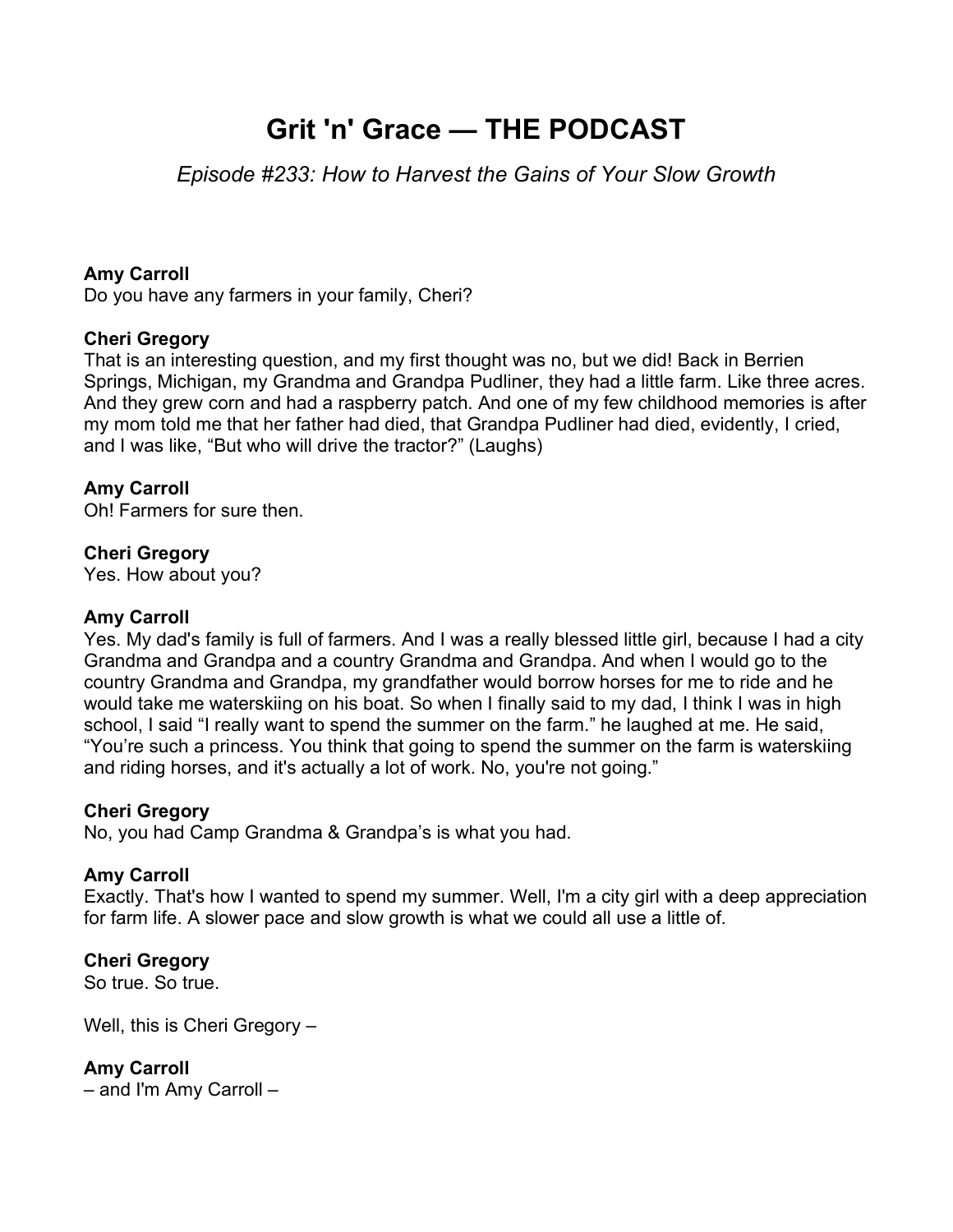#### **Cheri Gregory**

– and you're listening to Grit'N'Grace: The Podcast that equips you to lose who you're not, love who you are, and live your one life well.

# **Amy Carroll**

Today we're talking with Jennifer Dukes Lee, author of *Growing Slow: Lessons on Un-Hurrying Your Heart from an Accidental Farm Girl*. Jennifer Dukes Lee lives on the fifth generation Lee farm in Iowa, where she and her husband are raising crops, pigs, and two beautiful humans. She writes books, loves queso, and enjoys singing too loudly to songs with great harmony. Once upon a time she didn't believe in Jesus; now, He's her CEO.

# **Cheri Gregory**

Today's episode is sponsored by Faithful Counseling. Amy, why might somebody consider a counselor?

## **Amy Carroll**

Well, somebody might consider counseling because they have an argument over and over again with their spouse.

# **(Cheri laughs)**

I don't know who that would be, but *somebody* might consider a counselor because of that.

#### **Cheri Gregory**

Air quotes. "Somebody."

# **(Both laugh)**

#### **Cheri Gregory**

Alright, but in all seriousness, those recurring disagreements can be an issue; and the last year and a half might have made some of them even worse. How come?

#### **Amy Carroll**

I just think the stress level of this pandemic continues the isolation, unusual amounts of time with our people might have boiled a few things to the surface. Financial worries, job loss, all kinds of things this past year.

#### **Cheri Gregory**

Absolutely. Well, you know, let's just tell our listeners that this intro and outro – go ahead and tell them where we're recording this.

#### **Amy Carroll**

We're in Denver, in our hotel room –

#### **Cheri Gregory**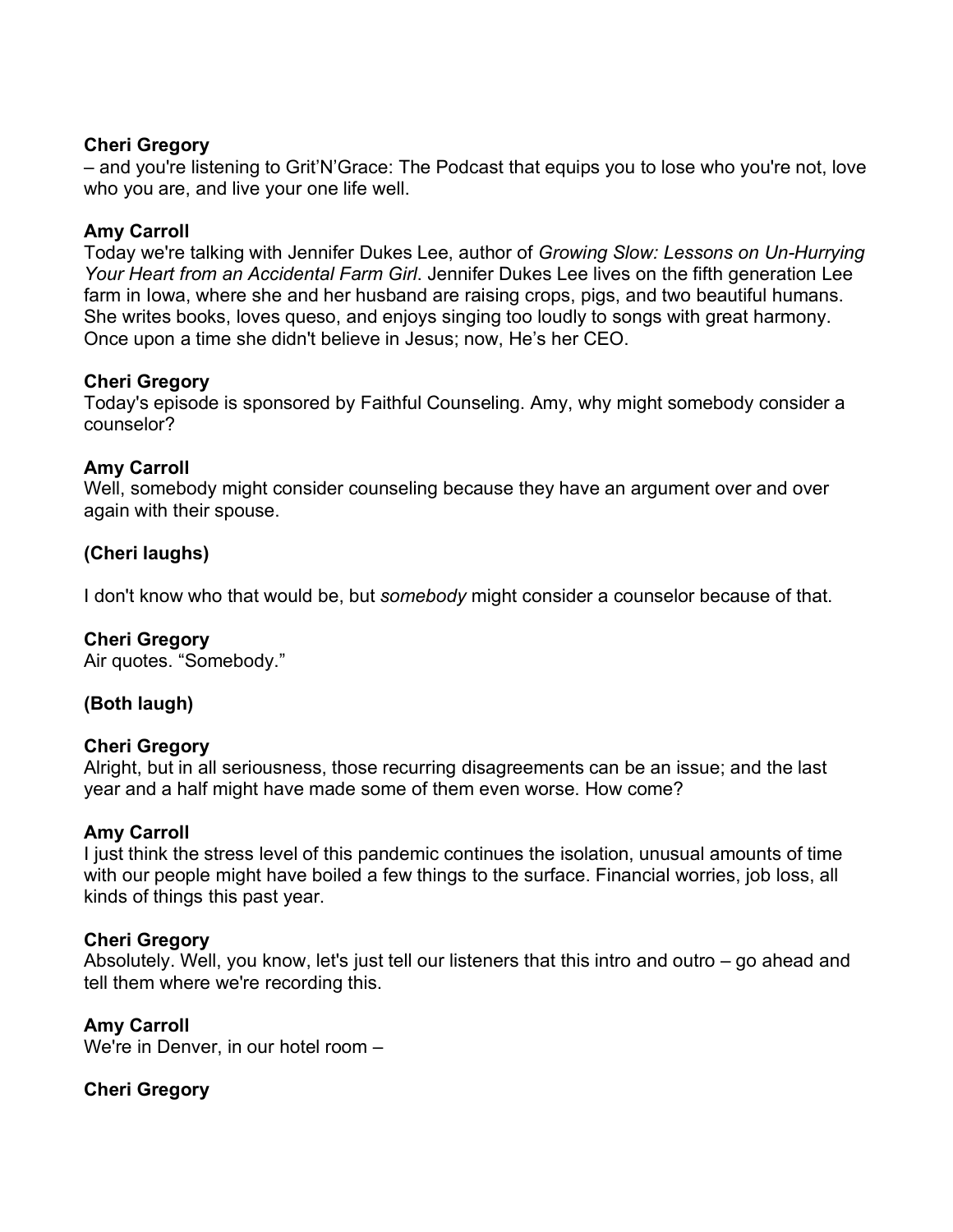– and we are together at the same place in the same time. And my first my number one favorite thing about doing this right now, Amy, is that we're together; my number two favorite thing is I'm not at my home.

# **(Amy laughs)**

I'm not in the same house with the people I have sheltered in place with for the last year and a half. Okay?

# **Amy Carroll**

Okay. Don't tell anybody. I might feel the same way.

## **Cheri Gregory**

Oh, I won't say whether it's a close second or distant second, I'm just gonna say you're so right. You're so right, that all of that time that we spent together, you know, certain things that maybe we were able to ignore before or have come to the surface, and maybe in so many cases don't need to be ignored. There is help available through a good licensed counselor.

#### **Amy Carroll**

Absolutely. And you and I are both big believers in Christian counseling. So Faithful Counseling is just a natural fit for us to have as a sponsor.

Jennifer, welcome back to Grit'N'Grace. We're so happy to have you here.

#### **Jennifer Dukes Lee**

You have me again, I can't believe it. I'm so honored.

#### **Amy Carroll**

Well, I'm so excited because you know, *The Happiness Dare* was just one of my all time favorites. And, so, excited to talk to you about this today, your new book today.

So Jennifer, we know that books do not show up out of nowhere, there's always a personal journey that led up to them. So fill us in on the backstory of *Growing Slow*.

#### **Jennifer Dukes Lee**

Absolutely.

So the book that I probably could have written a lot more easily is a book called Growing Fast. That fits my personality. I'm an enneagram three, I like to get a lot of things done. I just I move quickly. And I realized that I – hurry owned my heart. And it's crazy because I have written books about business. And I've preached about business. And I had handled my calendar fairly well. I figured out how to say no to things I needed to say no to, I figured out what things I ought to say yes to, and I felt really confident about that. But even on days, when I didn't really have that much going on, I had a hurried nature to my heart.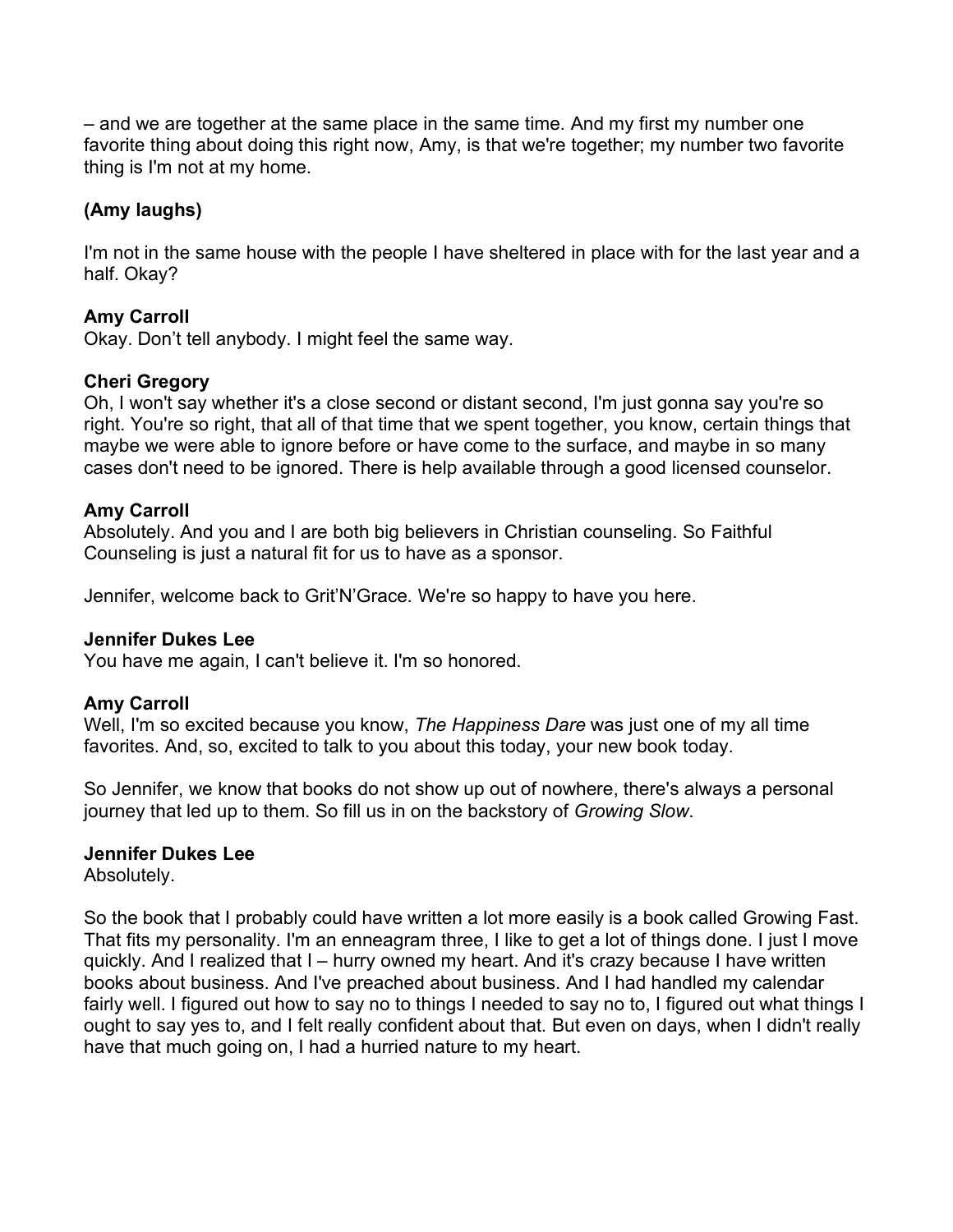The minute my feet hit the floor, the adrenaline levels were high, the cortisol level levels were high, I was in constant fight or flight mode, and I was really an adrenaline junkie. And the idea of slowing down or slowing my pace of growth was – it sounded boring. It sounded lazy.

# **(All laugh)**

# **Amy Carroll**

I love that just said that out loud! That's awesome.

## **Jennifer Dukes Lee**

Like books on slowness, like used to irritate, you know, slow down. Yeah, yeah, yeah, I've heard that a million times. Okay, let's go, let's go, let's run. And so it's not just about the stuff that's going on around you. It's mostly about the stuff that's going on inside of you, and how you feel about the things that you are growing in your life. It's the sense that a lot of us have, that I'm falling behind, or I should be further along by now. I know authors who feel that way, feeling like, yeah, somebody just started, you know, got the first contract to two months after starting their Instagram account. And I've been at this for 11 years, and just trying to keep it going like feeling behind feeling behind. I know freshmen in college, thinking I have got to have my whole life figured out. And I also have to find a spouse before all the good ones are taken, I'm falling behind. And then you get into your mid 20s. And you think I should be further along in my career, or I need to start having kids or I have to buy a house. And then by the time you're 35, I need a bigger house. And then by the time you're 50, I need a lake house, like there's never a contentment or a settledness.

So it doesn't really have a lot – it can have something to do with business, but it's more about what's going on inside of us and how we feel about the growth in our lives. And so God began to validate the good small things that I was growing in my life. And I began to pay attention to that. And I was like, I'm not the only one who's struggling with this. I'm not the only one who's rushing through life and I needed – I didn't need somebody to tell me how to go big or go home anymore. I needed permission to grow slow and even just to be unspectacular and boring.

# **Amy Carroll**

Yes, that's so funny. I have some blank space in my calendar right now. I just finished a writing project and I have been – I've been hearing God whispering "Fo the inside work." Well, that doesn't sound exciting. Nobody sees that.

#### **Jennifer Dukes Lee**

No, absolutely.

**Cheri Gregory**  How do you post the inside work on Instagram?

**Amy Carroll**  Oh, well, He told me to get off Instagram. So what? *What?*

# **Jennifer Dukes Lee**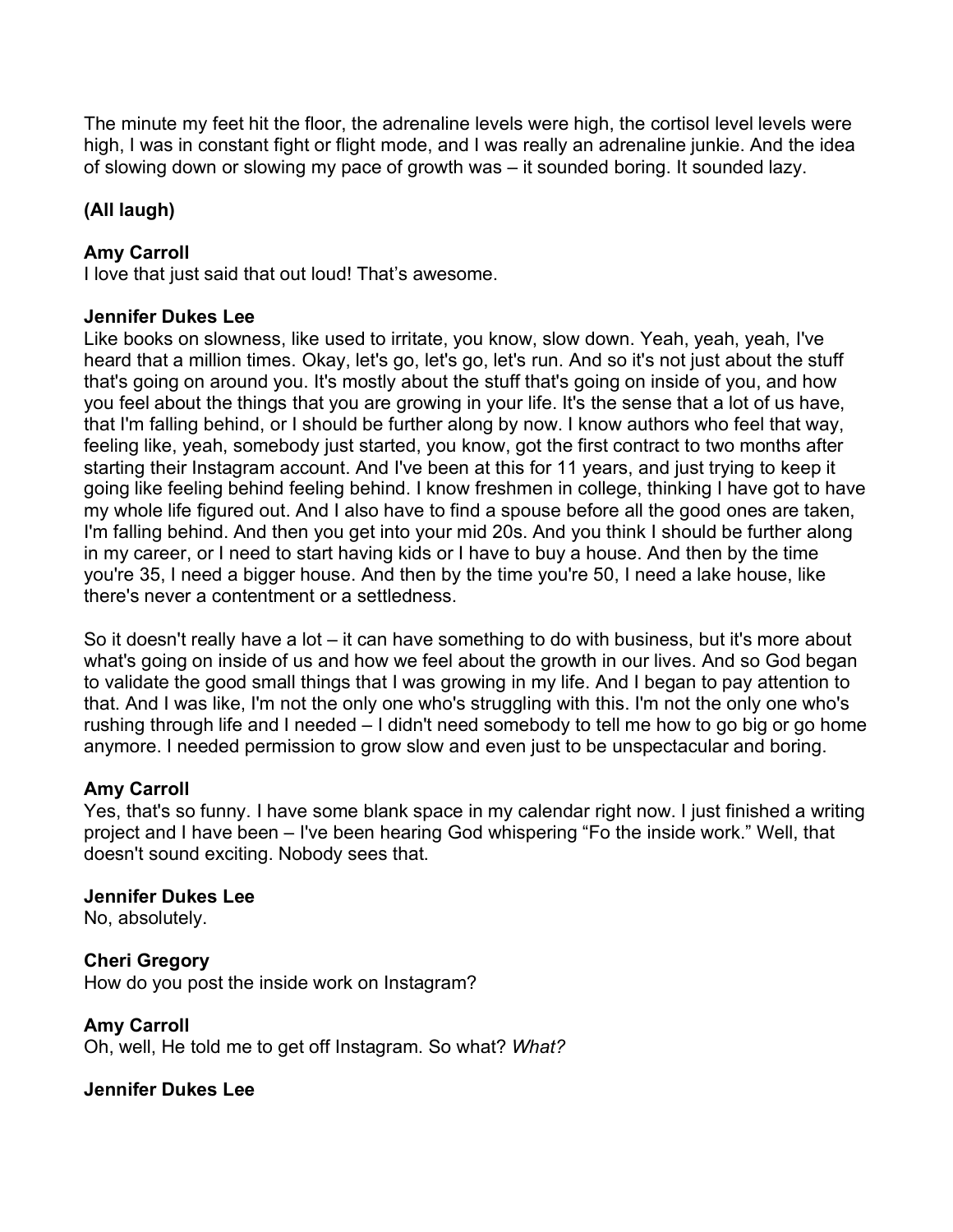I gotta get more followers. I gotta do it. Now. Everybody's ahead of me. I'm falling behind for a little while.

#### **Cheri Gregory**

Alright. Well, Jennifer, your book is called *Growing Slow: Lessons on Un-Hurrying Your Heart from an Accidental Farm Girl*. So talk to us about this accidental farm girl part. How can you call yourself an accidental farm girl?

#### **Jennifer Dukes Lee**

Probably some people are like, because she's like tripping down the stairs or something like that. But that's not the kind of accidental –

#### **Cheri Gregory**

Not an accident *prone* farm girl!

#### **Jennifer Dukes Lee**

I am that. I have had more than than one farm related injury. But the idea of being an accidental farm wife is that this is the last place I thought I would land. I was on my way. I was in the midst of a successful career in the news business. And my husband and I decided to move back. We were running ourselves ragged. We were on a growing fast journey. And it was kind of fun. And there was a lot of adrenaline. So you know, that felt good. But we knew that something had to change. We came back to the farm and picked a growing slow way of living.

And when we left the news business, when we left that fast paced life, I remember my colleagues said you're throwing away your potential. You're throwing away your career, you're throwing away your education. And when we first moved here, I thought, what if they're right? And that was the beginning of my growing slow journey. I didn't realize I was in the midst of it. But I was – and over the course of the next 15 to 17 years, I began to ask the question 'What if they're wrong?' and now we are living this life that I thought I'd never live. We accidentally sort of ended up here because of a variety of circumstances on the farm. And the last place I wanted to be is what's turning out to be where God planned for me to be all along. So big accident, but it's a happy accident, as Bob Ross would say. It's a happy little accident.

#### **Cheri Gregory**

I love that you switched from worrying 'What if they're right? What if they're right?' to intentionally asking 'What if they're wrong?' that's a wonderful shift in thinking.

#### **Jennifer Dukes Lee**

Yeah, I think a lot of people are like that, you know, we know some of these things instinctively that we need to make some different choices for our lives. But we are bombarded with this self doubt. Like, I can't, I just can't slow down, I can't afford to do that, I'll lose my edge, I'll lose my job, you know, if I do those kinds of things, and so we just push it off, because we're constantly asking the wrong questions. And we're constantly saying, you know, what if, you know, what if, what if, but what if we are making the right decision? What if we just gave it two weeks just to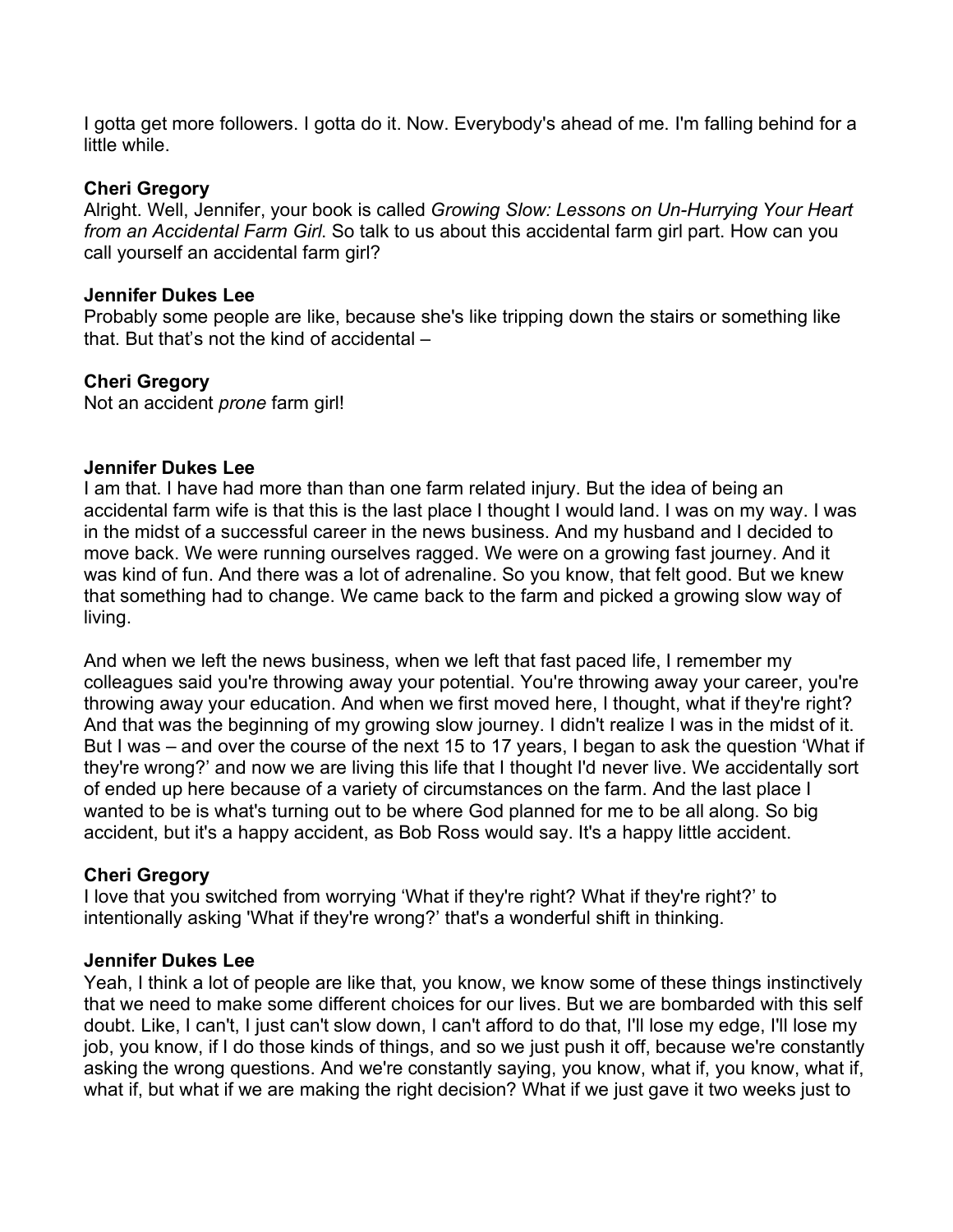try and see what happens? Again, it doesn't have to do so much with whited out, you know, wiping out your whole calendar, you can still have a lot of things on there. But I know people who had really hurried hearts when they had nothing on their calendar this past year, so wiping out your calendar didn't change that. It's interior work that has to be done in order to have an unhurried heart.

## **Amy Carroll**

Well, so a lot of these lessons that you write about are on your farm. And that is a life that is so different than so many of us live. And it's fascinating. You have 700 acres and a barn full of pigs – I saw the pigs on the Instagram feed, oh my goodness, these little piglets are so cute. But clearly, this is a way of life that you've chosen. And it's been impactful. And so what can farm life teach us no matter where we live?

#### **Jennifer Dukes Lee**

Yeah, absolutely. So people might say, oh, well, good for you, Jennifer, you live in a slower paced life, which is true. I mean, I live where pigs out number people by a huge margin. No kidding. And a traffic jam here is when the neighbor's cattle get loose and block the road. These things happen. So yeah, I mean, it looks sort of Hallmark Channel. But the truth is, we succumb to the same pressures that everybody else does, you know, more influence, more fruit in our parenting, more fruit in our marriages, and wanting more and more and more, whatever that happens to be. It's like, we're not immune to that.

So what I'm saying is that my problem is the same as anybody's, whether they're in the city or in the country, but the solution is the same. And the land teaches us lessons. When I look out on this land, this growing slow land, whether it's a productive year, or a not so productive year, it teaches us things about ourselves. And Jesus uses the land to teach us things about ourselves. I mean, He was speaking to an agrarian culture, who probably had dirt under their fingernails from the farm work they'd done that morning. So they knew when He talked about the soils, they knew when He talked about threshing, they knew when He talked about all of those kinds of things, what it meant. That metaphor was growing in their midst.

And so it's a really an embracing of the growing season, that if we could apply these things to our own lives. So Scott, starting Friday, he'll be out in the fields planting, and he'll be planting millions of seeds into 700 acres. And this is an important step in life too. But if I was a corn seed, I would be freaking out. Like, why am I in the dark? When is something gonna burst forth here? But I have never once seen a corn seed or a corn plant freaking out, they just don't pop up. Sometimes it takes days, sometimes even a couple weeks before you see just the tiniest hint of green. And if you look over hours or days, the growth is nearly imperceptible. But when you look back over weeks and months, you can see the growth and the same is true of us.

We want things to grow quickly. But the slow growth must happen so that deep roots can go down. And I know some of you are like what did she just say? We got to put those roots down to hold us in place. And then we go through growth cycles. We go through harvest cycles, whether you're harvesting crops or ideas, or children. And then 1/4 of the season here is winter. And that is 1/4 when it looks like there is nothing happening where there's nothing growing and it feels unproductive. And Scott calls winter seasons critically important to – my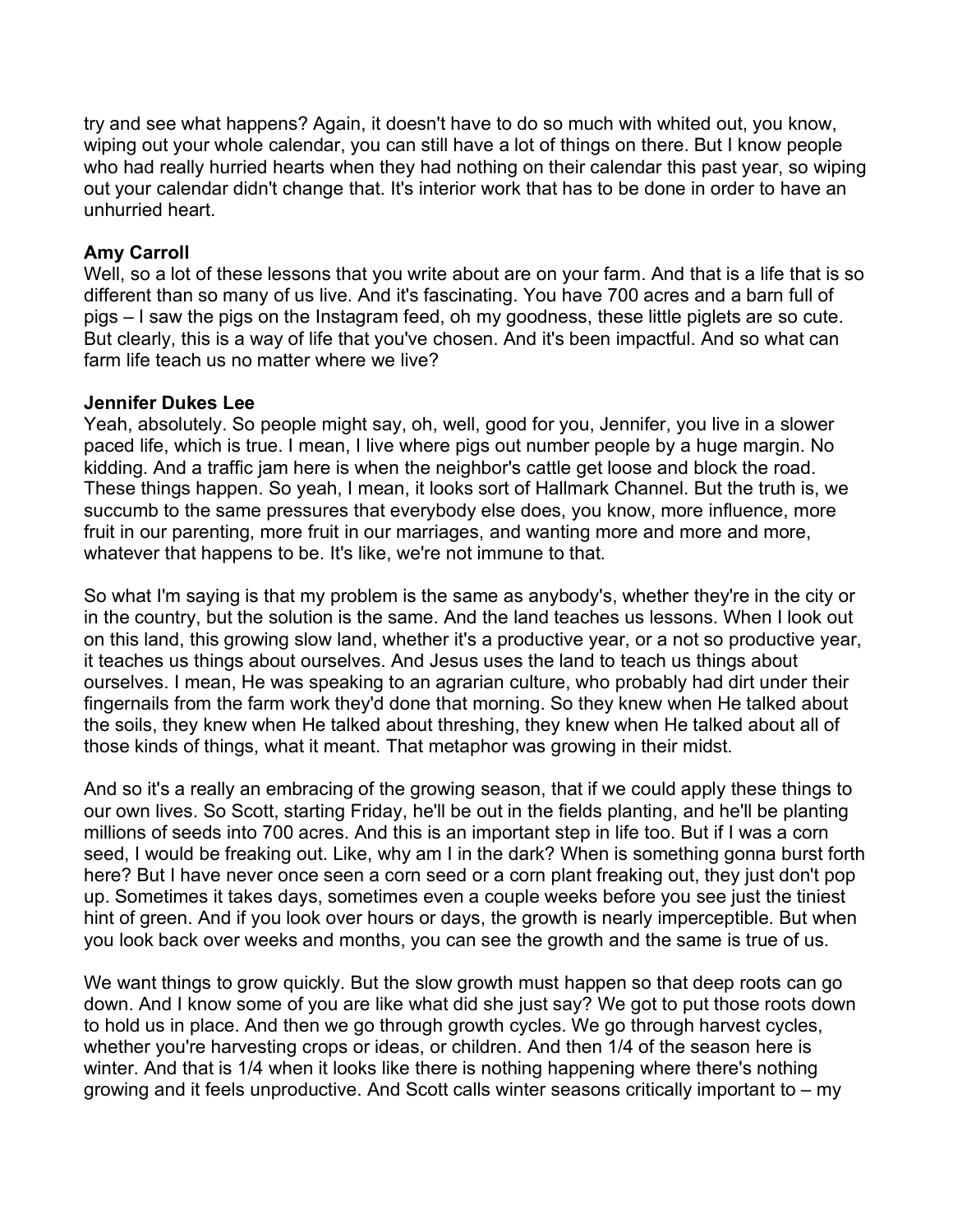husband is Scott, and he says that winter heals the land because there's all kinds of things happening where you cannot see. So what if we allowed winter to do its work in us? These quiet times when we aren't all that productive, but where the inside work is being done just as winter works the land in so I think we want to live in seasons. Most of us have, plant, grow, harvest, plant, grow, harvest, and that is not the way to live. The land teaches us that 1/4 of the year is winter and I think we would do well to let winter do its work in us and heal the soil of our heart.

# **Amy Carroll**

I just had a physical exhale, like that just that feels like grace to me, Jennifer. So wonderful,

## **Cheri Gregory**

Absolutely. Yeah, well you know, and if I were to be honest, I'd just rather live in constant harvest. I mean, let's forget about the rest. Let's just go for 100% productivity. I'm an enneagram two wing three. And, you know, you already mentioned this, that we often are saying to ourselves, I should be further along by now. And you gave a bunch of really great examples of how this happens at different stages of life. And I feel like for many people, 2020 held them back, or at least made them feel like they were losing even more ground. And so one of my concerns for 2021 and 2022, is that there'll be the temptation to try to make up –

#### **Jennifer Dukes Lee**

Yep!

#### **Cheri Gregory**

– for lost time. So what would you say to the person who feels like they should have already hit some of these milestones, but feels so far away from achieving them? And maybe they were on track, and then fell off track? Like, they are now derailed and don't know how to get back on? What would you say?

#### **Jennifer Dukes Lee**

Well, first of all, that is spot on point. I have been pondering that so much lately, I've got friends in their their 20s unmarried friends, and they're like, I lost a whole year of dating. Now, you know, now I've got to hurry up and like, get on all these dating apps. And that's the thing, we now are about ready to run headlong into everything that we need to do in 2021. But we still think we got to do everything that didn't get done in 2020. And we have the potential of being more hurried than we have ever been in our lives.

And so what I want to suggest – number one, you use the word milestones. And I talk about milestones a lot with people, because there really are no set milestones, even though we think there are for how far along you should be in your career, or when you should get married. Or even if you should get married, when you should have kids, or even if you should have kids, there really just aren't milestones for these sort of things. And so if we could just sort of set those aside and just have permission to live the life that we're already living without looking, you know, I mean, I love long range plans. But let's hold those loosely, and just live the life that we've been given.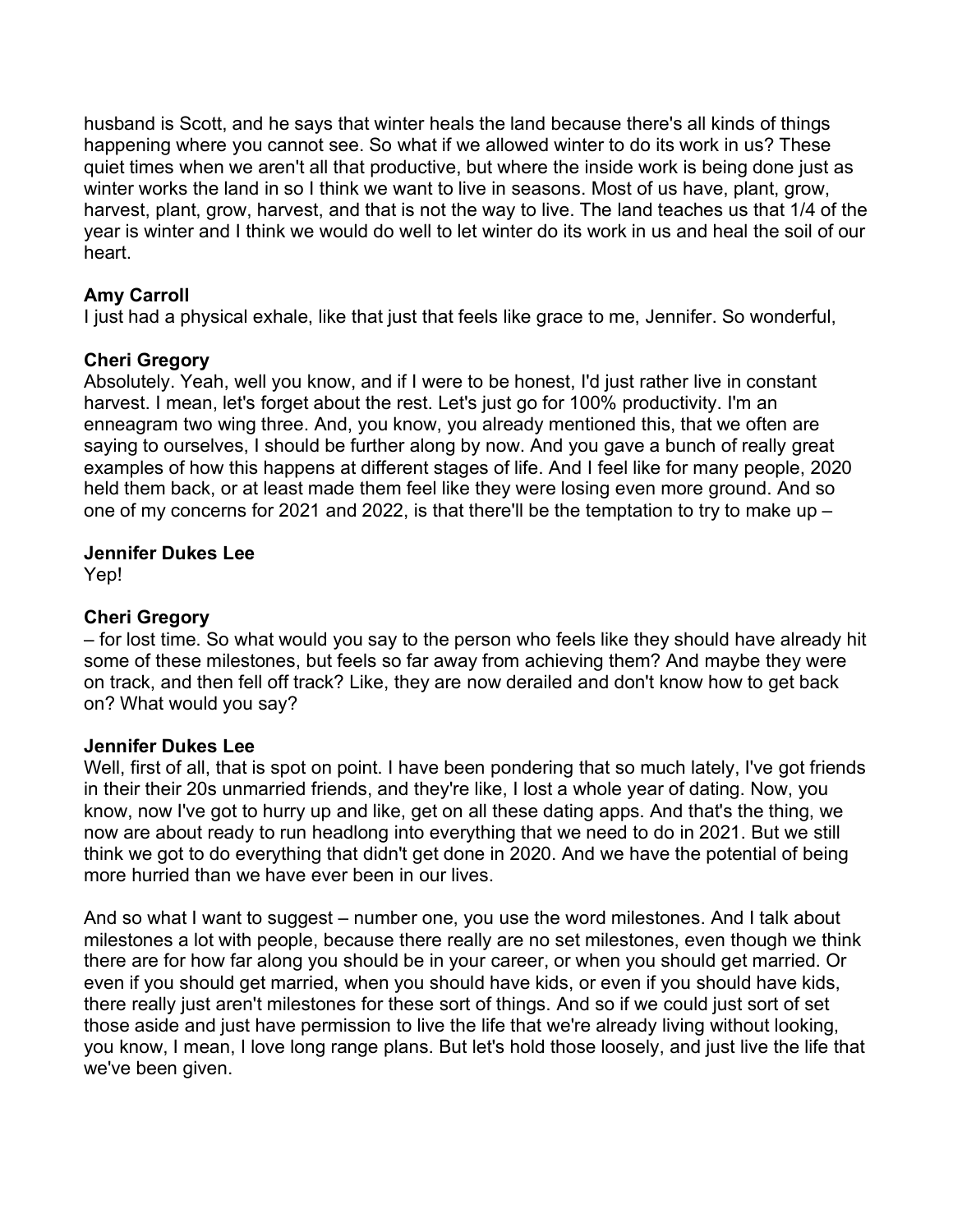Because if I was only set on my long range plan, I would not be living in Inwood, Iowa right now. I would be living in Washington, DC, or New York City. So we have got to – you make a plan but hold it loosely. And then the other thing I want to pick out is I think when we talk about what's happened over the last year, I think that all of us had something happened to us in the first couple weeks of lockdown, where we were like, there are things that are really important to me that I don't want to forget when this world opens back up again. And those were things like connection, people that we couldn't connect with. And we were trying to teach our grandparents and parents how to do Zoom calls and all of that. But in our house, we had longer dinners. Dinner became entertainment for us. We tried new things in the kitchen, we surprised each other. Each of us took turns. We know that people really all over the world were doing those sorts of things. Grocery stores were running out of yeast, because people were baking bread. And before that, like people weren't even eating bread. We're all like no carbs. But all of a sudden, we wanted to bake and create and do those kinds of things. Amazon ran out of puzzles, you couldn't get a puzzle to save your life. Puzzles were about as rare as toilet paper in this world.

And so I think if we just find what those things were, like, go back and think what were the things where I said, I want to hold on to this, go back and claim those don't let that go when you get back to quote normal, decide which parts of normal you don't want to get back to, and reclaim and claim again, the things that made a difference in your life and your enforced slowness when you actually had to live in a growing slow way.

#### **Amy Carroll**

Well, and what you described there – time was our friend for a short period of time. And now we're going back to the the hurried attitude. So how is time still our friend and not our enemy?

#### **Jennifer Dukes Lee**

Right. So time is often treated as the enemy. It's this thing that must be attacked, and squeezed and fit into boxes. It's why we tell our kids hurry up, come on, I'm running out of time. I don't have enough time. I mean, these are the kinds of ways that we that we treat time, but I want to pitch out that time can be our friend that we can embrace time as it is.

When we look at scripture, it is clear that God made friends with time seasonally, and that He embraces time and shows us what it is to go through seasons. And you know, we could talk about Ecclesiastes 3, where it says that God has made everything beautiful, and it's time that we go through all of these different seasons of life and some of the seasons we love and some not so much and we can talk about that later if you want. But anyway, God teaches us what it looks like to embrace time as a friend. And to use time, not as this thing to be managed, but also as this thing to enjoy our lives. Like, I started daily walks during lockdown. And I'd walk a mile or two, I saw parts of my neighborhood that I never saw before. Things I'd never paid attention to you before. And never once did I come back and think I wasted that time. Time became my friend.

And even now, when I'm back into a busier way of living in the world is opening up, there isn't a single time where I have regretted those moments spent out on this road with the Lord, I'd never come back and say, well, I shouldn't have done that. And that, I think, is how we begin to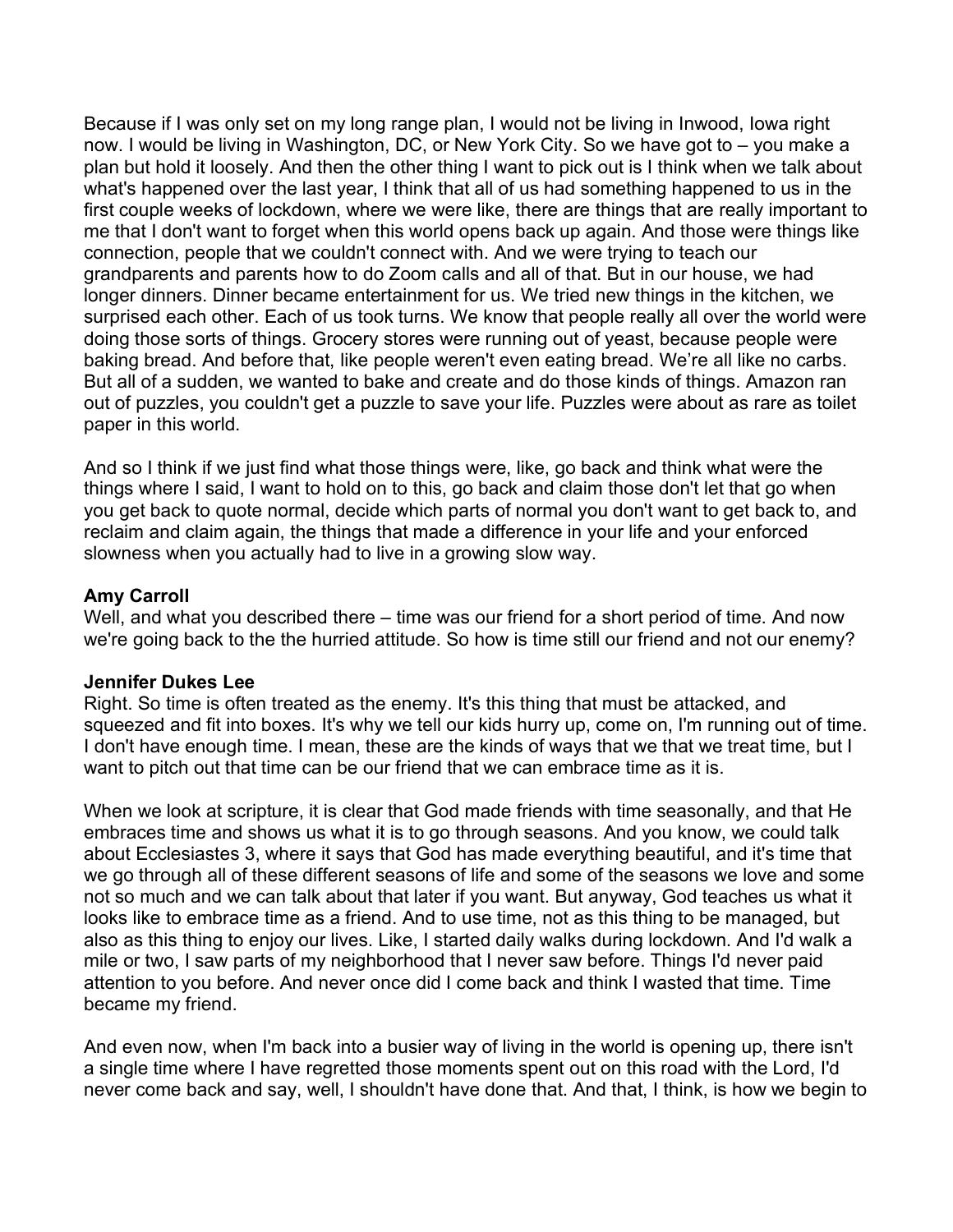make time our friend, to really throw ourselves into these moments of whether it's our work or our rest, to really bring our whole selves to the seconds and minutes that we're living.

#### **Cheri Gregory**

I love that. I love that you're right. I'm just thinking of the times I've taken walks – Ii've never come back and said, oh, that ruined my day. I've never gotten to the end of the month and gone, you know, it was the walks. It was the walks that ruined everything. And you know that a data-gathering brain would have figured that out if that was the common denominator.

#### **Jennifer Dukes Lee**

Right? Like we've never said, oh, I really wish I wouldn't have spend that time with friends. Oh, I really wish I hadn't visited my aging parents. Oh, I really wish I hadn't done that kind thing for my neighbor. We don't say those things.

#### **Cheri Gregory**

I also do not regret all the loaves of bread I ate. That's my own. No regrets whatsoever. That is some of the best bread ever.

Alright, so let's talk to our friends who are listening who – some of them might have a new business or new ministry or a new side hustle. And we've all heard the expression, and you already said this, go big or go home. Given all the pressure on us to grow fast, which is the book you didn't write, how can you convince people that deliberately choosing to grow slow is really a good idea?

#### **Jennifer Dukes Lee**

Absolutely. Well, growing slow is a superpower. Yeah it is! Uh huh! It's a superpower because fast growth is not sustainable. We know that on the land, we have what's called sustainable agriculture, like, Scott cares about this land. So much – five generations of Lee families have cared for this land, we want it to be cared for, and feeding the world 5, 10, 15, 20 generations down the road. And so we have to do things now that will far outlive us. And that involves good stewardship of the resources that we have been given. You know, you can compare it to a field, you can compare it to a workout or a weight loss plan, for instance, like there are so many, you know, lose 10 pounds in 30 days, kind of a thing. And we all know that those quick hit, gimmicky weight loss plans might give you some results for you the way you want to look in your swimsuit in July, but they don't work long term.

The same is true for a business. I'm an acquisitions editor, in addition to being an author, and people will often talk to me about their book proposals. They want to to publish a book. And I am not looking for somebody who went viral one time on Facebook, I am looking for somebody who has put down good roots in their work that maybe has been added 5, 10, 15 years that just keeps showing up. And that their audience is building not by thousands a day. I don't care. I mean, that can happen. Sure, but most of the time, the best growth is sustainable growth. And it happens slowly over time. And that's true.

I mean, *Queen's Gambit*, did you watch that? Okay, so that is a highly popular show. And everybody was saying, look at that, an overnight success. How amazing is that? But that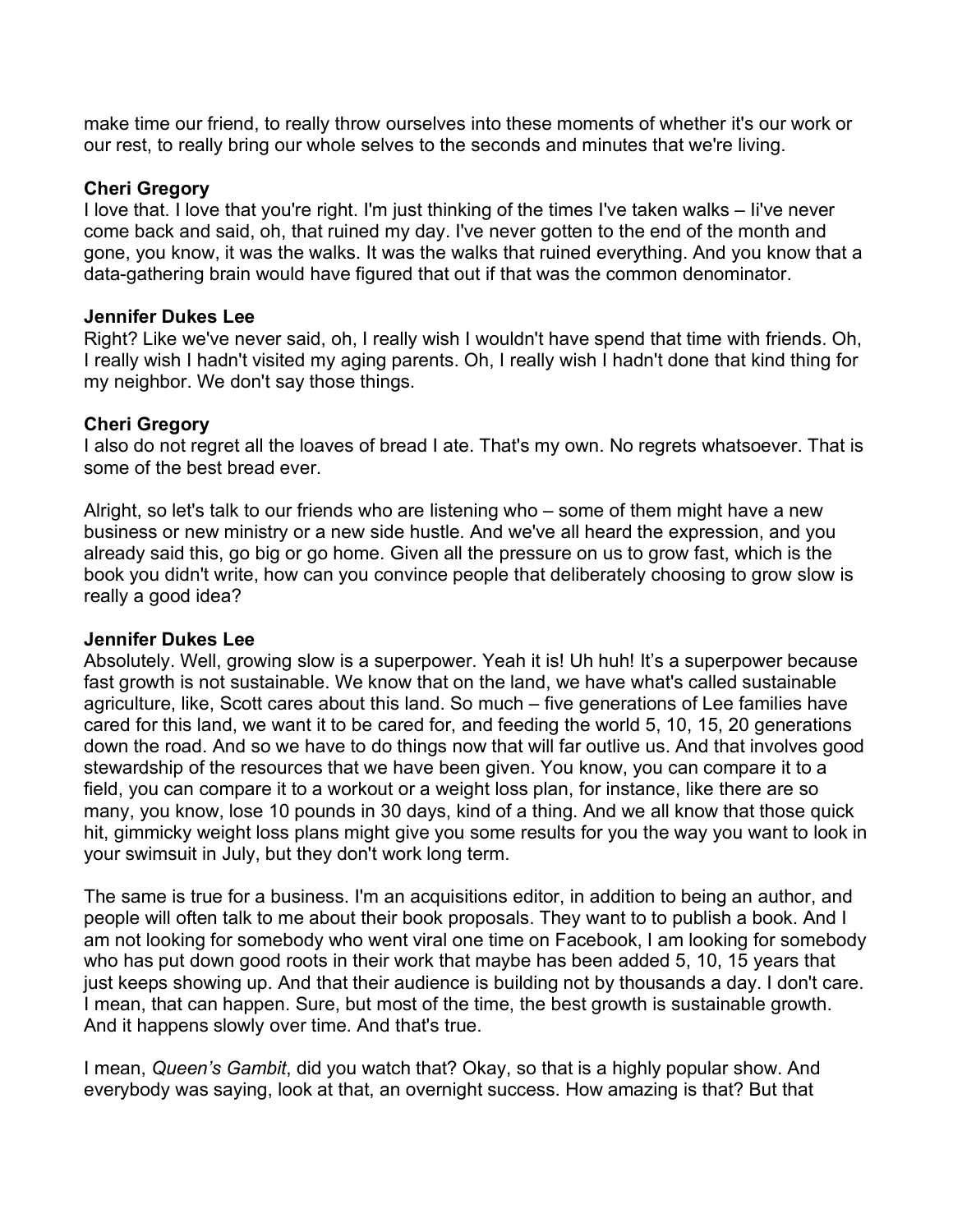producer of that show has been trying to get that thing going for 30 years, no one would have blamed if he said, you know, I guess this this wasn't meant to be, no one would have blamed him if at year 5 or 10 he said, you know what, I'm just gonna move on to something else. But 30 years later, millions of people are being entertained and calling it you know, one of the creative works of our time. And so let's just allow time to work itself out, even in our businesses, in our creativity, in our workouts, in our finances, whatever it is,

### **Amy Carroll**

Well, okay, you've used the term - you just used it in this answer too - putting down deep roots. So I'm starting to get the clue that this is really important. Why are deep roots important in farming and in our lives?

## **Jennifer Dukes Lee**

So when that seed is planted down, there is all already happening, the downward growth of roots before we can even see something coming up often. And certainly for every inch up there is inches down. And so when the corn plant in August is way higher than my head, and there is a drought in our area, that plant stays green and lush and begins to produce corn or soybeans, if it's a soybean plant, because that root system went down for water, went way down deep, deep, deep to find water. And the other things that those root systems do is they keep the plant alive during storms. So a big windstorm can hit and you can look at a plant that's been over pretty significantly and thinking there's new way that is going to be productive at all come harvest, but there will be something there because the plant put down good roots. And so the same is true of us that we would put down good roads that search for living water in the drought seasons of our lives, that we would put down good roads that we could stand during the storms that will inevitably come and try to knock us down and knock us over. And good roots are just what keeps things going up and down.

You know, if you're a you know, fortune 500 company, and you've got a bad year, but you've got 20 good years sitting behind you, you aren't going to be tanked when the bad year comes, because you put down good roots.

# **Amy Carroll**

This is so important. And I cannot wait to talk to Cheri about this more in our next episode, because I think the church doesn't even understand this. I have watched talented people put in high positions too soon and fall over and over. It's tragic. So this is such an important concept, Jennifer, it really is.

#### **Cheri Gregory**

Alright, so much to unpack. So much to unpack. But I want to move on to a couple of questions from our friends who listen, they give us amazing questions. So I'm going to start out with this one. What was the moment you knew that you had to transform your crisis driven life? And what practical steps did you take to overcome the overwhelm?

#### **Jennifer Dukes Lee**

Such a great question. You know, I think there were moments all along in the journey since I was a kid. But they weren't – they were moments I chose to ignore, you know, just the idea of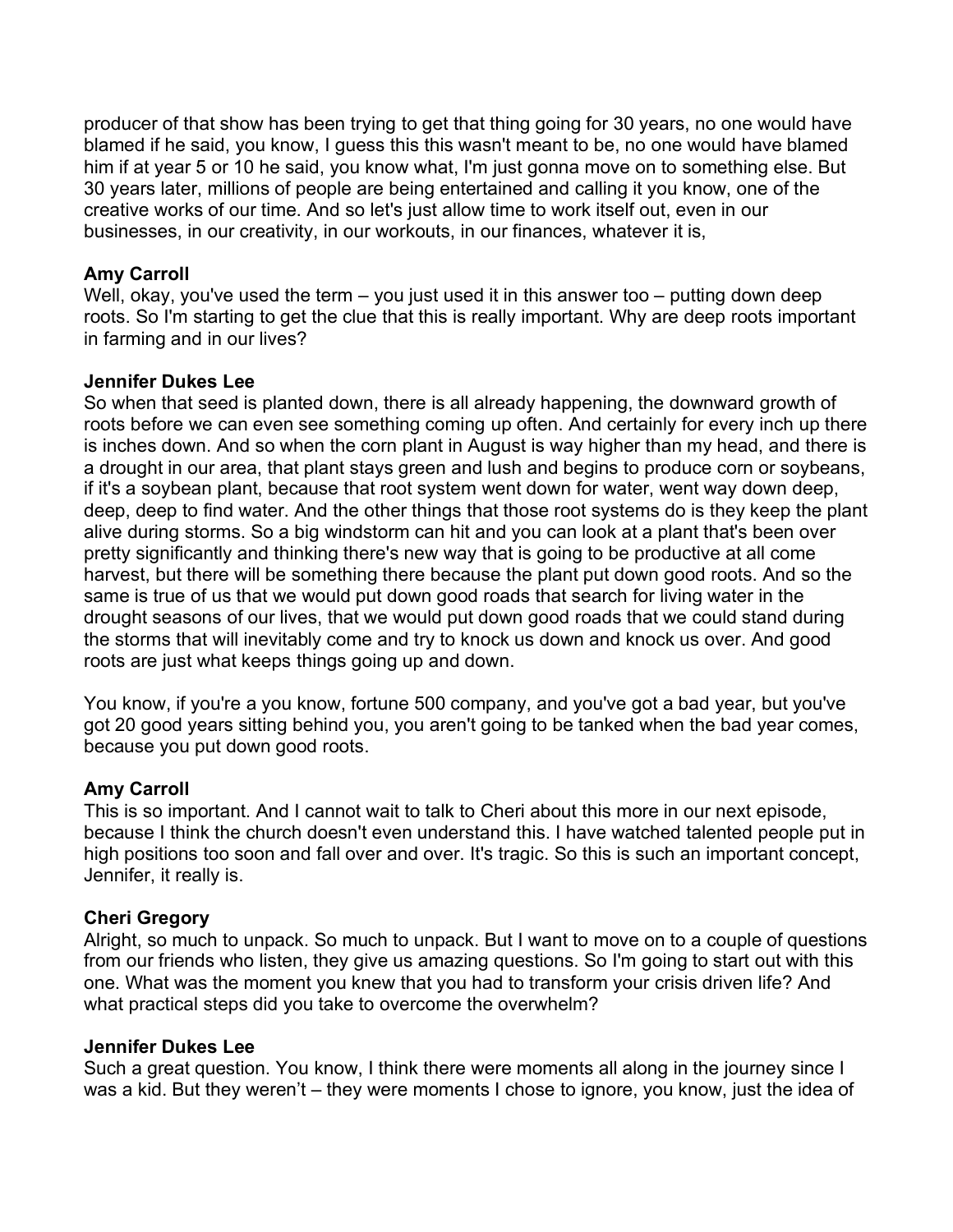like, tell me to slow down, come a little bit closer and say that. Because I got stuff to do in a hurry. But the the moment that was a turning point for me, there was a literal turning point for me. Well, there was a couple of them. One of them was in a doctor's office. And he said, in essence, I have a hurried heart, and there's an actual trauma to your body called hurry sickness that causes all kinds of physical ailments, and they couldn't find anything on the MRIs or anything like that. And he's like, you got hurry sickness. I was like, well, I'm not stressed out hurry, person, but whatever. But that was a big clue that something needed to change.

Well, the following spring, we couldn't get into the fields because of rain. And you can't get into a wet field and put down seeds, anybody who's planted a garden probably realizes that. And so we prayed a lot that the rains would stop so we could get into the fields. And I really believed that God would make that happen, there was just no doubt because He is the God of these fields. He's the God of seasons, He knows what we're up to, He was going to come through for us. And I just said to Scott, it's just going to be a growing slow year, right honey? We were just going to be slow into the fields and slow out of the fields, but the harvest will come.

And I realized in that moment that what I believed to be true for the land, I didn't necessarily believe to be true for my life, I felt that I needed to get into those muddy fields and just plant right now. Because if I didn't, there would be no harvest. And that really took me on a journey of writing that book through the course of an entire growing season, like in the midst of figuring out what it means to adopt a whole philosophy of growing slow.

So your listener, your friend asked what practical things can you do. The first thing is to know that this is a complete undoing of the way that we're taught. So it's bigger than just a few little steps. It's a complete transformation. It is adopting a whole different kind of philosophy. But there are little things that you can do starting today to figure out how to grow slow. One of them is setting your alarm 10 minutes earlier to sort of set the tone for the day, to welcome the day, whatever that looks like for you. Whether it's standing under a sky, whether it's contemplating something in Scripture, whether it's just hey God, what's going on today, whatever it happens to look like for you to set the tone for the day.

Another thing is to stop checking your phone in Target, when you're in the Target checkout line or at the stoplights, because if you have something urgent that happens, you don't have the ability to handle it in that moment. So until you get home or to a place where you can actually handle it, hurry hangs around the edges of your heart, because you have this urgent matter that you're unable to handle in that moment. So just don't look at your phone.

A third thing that I would pick out is to sit down while you eat. So many of us are standing up and eating so quickly that we're not even tasting the food. To linger at the table and just give a space for ourselves for our bodies and our souls right around lunches and dinner times. I even make a fun breakfast for myself once a week. Not always, but just once a week where I just sit down, and I enjoy a breakfast that's just a little bit different. And it takes about five minutes to put together my favorite little omelet, it's not a big deal. But it's just a way to welcome the day and to slow down from the beginning. So those are those are three practical things.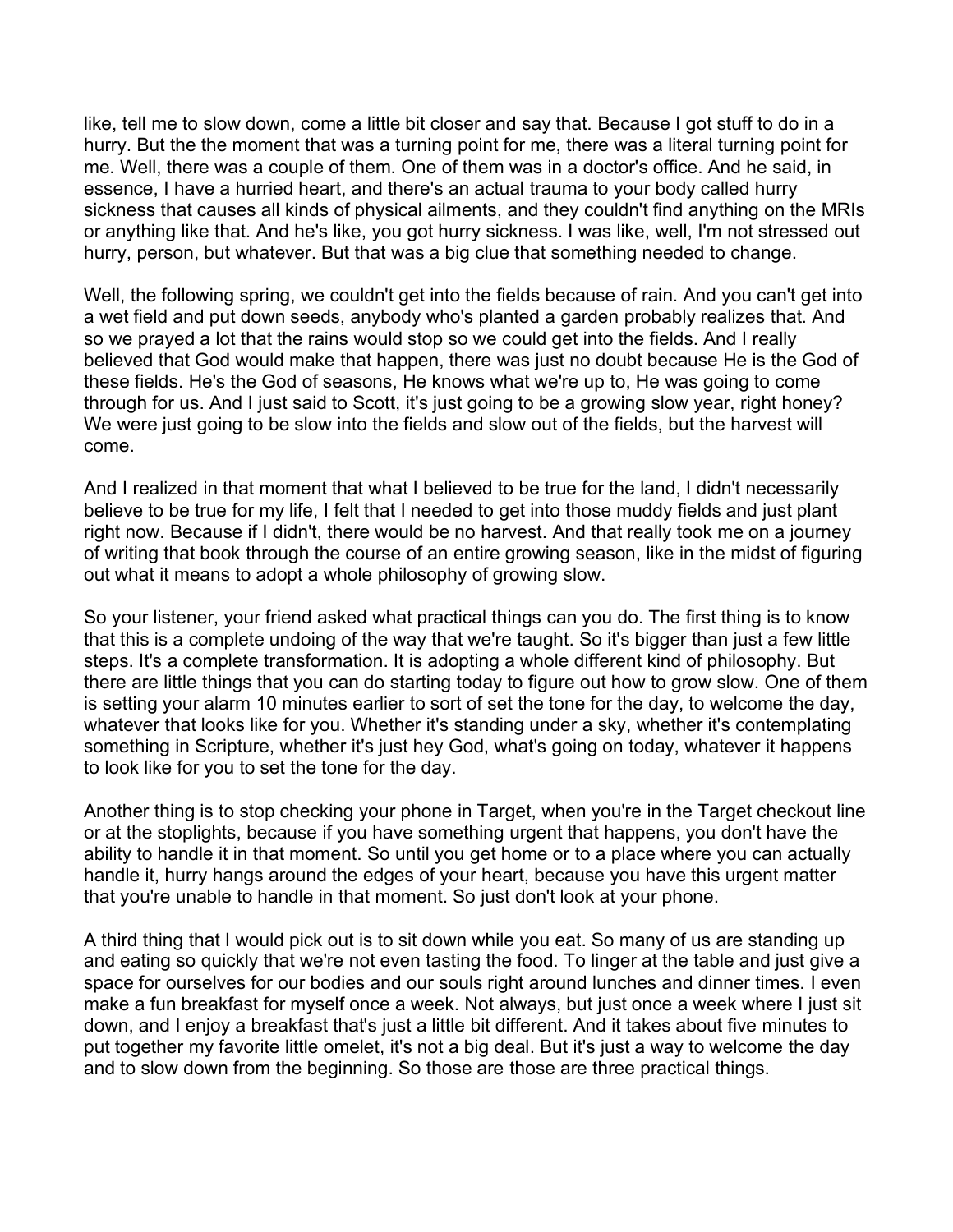#### **Cheri Gregory**

Love those.

### **Amy Carroll**

Jennifer, this is all so good. And what closing words though do you have for our friends who are listening who would love to grow slow, but feel like it's too late to reset?

## **Jennifer Dukes Lee**

Well, I am 49 years old. So if you're 49 or younger, it's not too late. And it's not too early either. I don't care where we are in life's journey. The temptation to hurry is always there, the temptation is to feel like we're falling behind. I know people who are at retirement age that feel like they have to make up for lost time or regret that they didn't come to know the Lord earlier or regret that they didn't handle things as a parent differently than they did. It's just not too late to start over. And to begin to enjoy these precious minutes and moments that we have remaining in our lives and to begin to treat time as a friend just like God does. And He says that there's a time for every purpose, every activity under heaven. And some of those things are really great things, a time to plant and a time to dance and a time for laughing and all those things. But there is also no matter where we are in life, a time for difficult things, the hard things, the time for weeping and mourning, and death and sorrow and all those things. But God takes all of that as a whole and says in Ecclesiastes, things that he is making everything, everything beautiful in its time. And we can begin to embrace that truth in our hearts today,

## **Cheri Gregory**

If you resonated with anything that Jennifer had to say today, but you really don't know how to start moving from a more frantic life to learning how to grow slow, a good counselor can be someone who can really help with that. Faithful Counseling offers four ways to get licensed counseling: video sessions phone calls, live chat, and messaging.

# **Amy Carroll**

Faithful Counseling is available worldwide. You can access faithful counseling from every country and there are counselors who speak a variety of languages.

#### **Cheri Gregory**

Every counselor in Faithful Counseling is licensed by their respective state board in the United States and has over 3000 hours of experience.

# **Amy Carroll**

And it's affordable! Faithful Counseling costs \$260 per month, which gets you unlimited messaging with your counselor and four 30 minute sessions. Financial aid is available for those who qualify.

#### **Cheri Gregory**

Well friends, we sure hope that you've enjoyed listening to Episode 233 of Grit'N'Grace: The Podcast as much as we've enjoyed making it for you.

# **Amy Carroll**